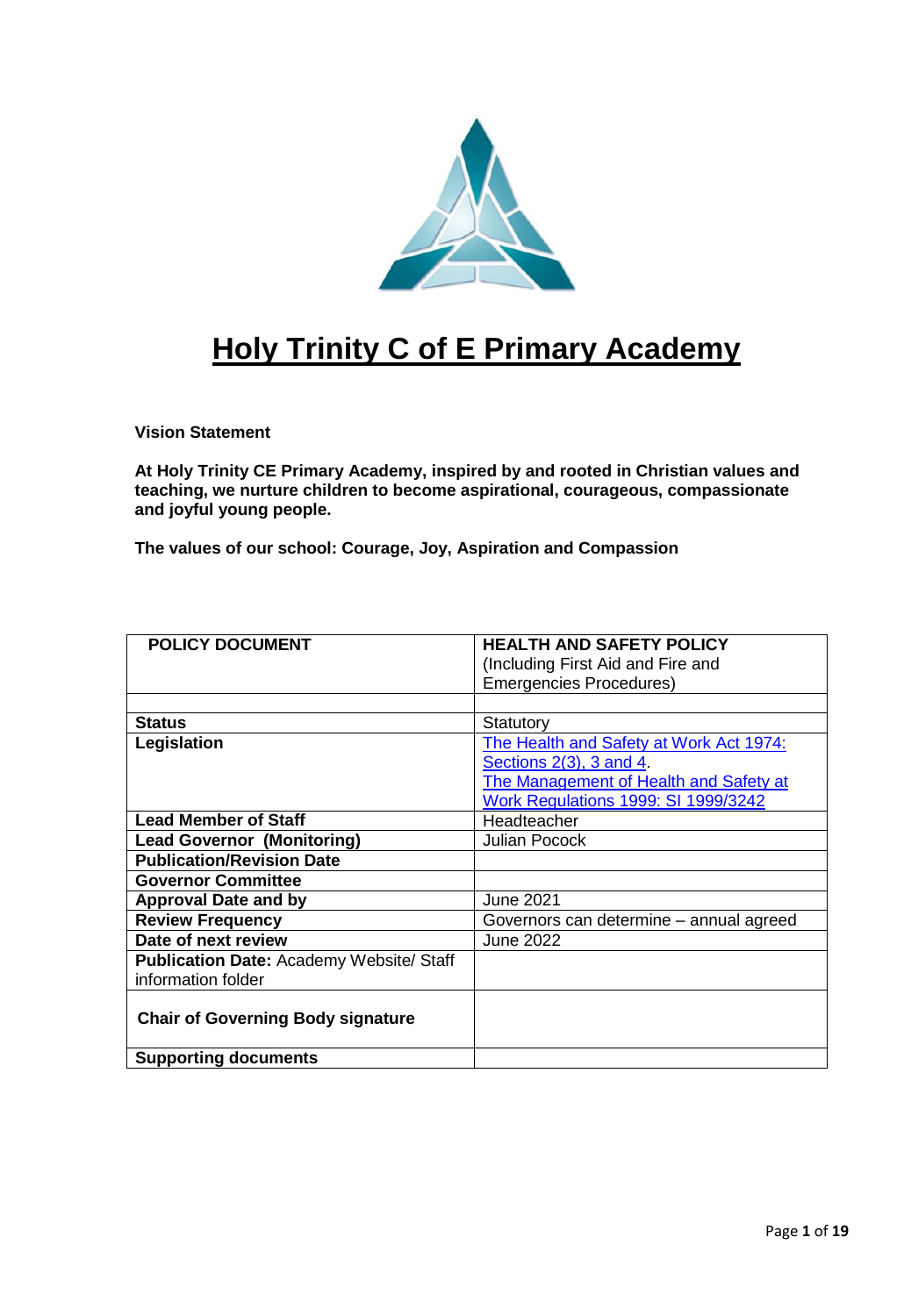| 1  |                                                                                       |  |
|----|---------------------------------------------------------------------------------------|--|
| 2  |                                                                                       |  |
| 3  |                                                                                       |  |
| 4  |                                                                                       |  |
| 5  |                                                                                       |  |
| 6  |                                                                                       |  |
| 7  |                                                                                       |  |
| 8  |                                                                                       |  |
| 9  | The following procedures should be followed within Holy Trinity CE Primary Academy. 6 |  |
| 10 |                                                                                       |  |
| 11 |                                                                                       |  |
| 12 |                                                                                       |  |
| 13 |                                                                                       |  |
| 14 |                                                                                       |  |
| 15 |                                                                                       |  |
| 16 |                                                                                       |  |
| 17 |                                                                                       |  |
| 18 |                                                                                       |  |
| 19 |                                                                                       |  |
| 20 |                                                                                       |  |
| 21 |                                                                                       |  |
| 22 |                                                                                       |  |
| 23 |                                                                                       |  |
| 24 |                                                                                       |  |
| 25 |                                                                                       |  |
| 26 |                                                                                       |  |
| 27 |                                                                                       |  |
| 28 |                                                                                       |  |
| 29 |                                                                                       |  |
| 30 |                                                                                       |  |
| 31 |                                                                                       |  |
| 32 |                                                                                       |  |
| 33 |                                                                                       |  |
| 34 |                                                                                       |  |
| 35 |                                                                                       |  |

# **Contents**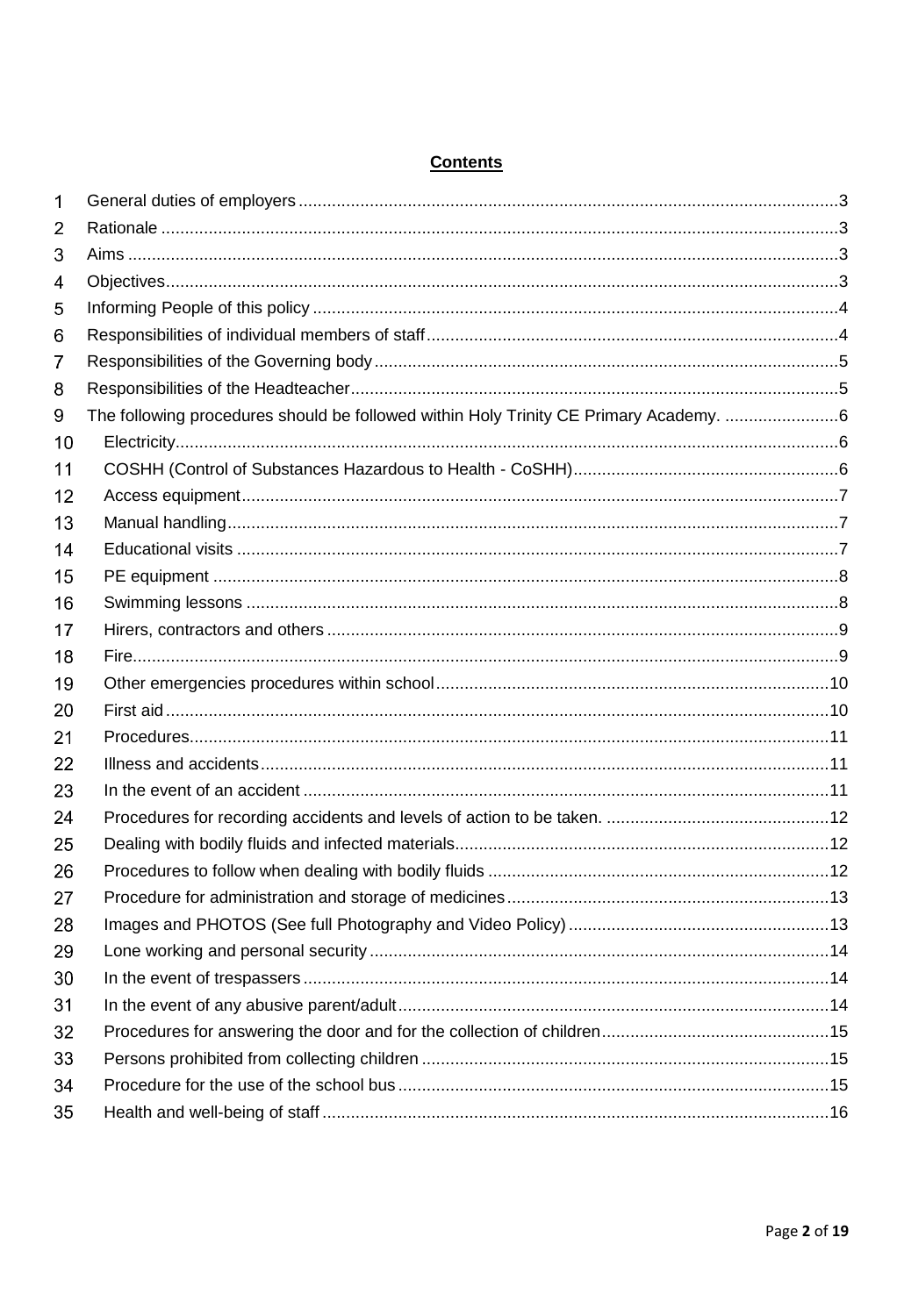#### <span id="page-2-0"></span> $\overline{1}$ **GENERAL DUTIES OF EMPLOYERS**

- 1.1 It shall be the duty of every employer to conduct his undertaking in such a way as to ensure, so far as is reasonably practicable, that persons not in his employment who may be affected thereby are not thereby exposed to risks to their health or safety.
- 1.2 Under the Health and Safety at Work etc. Act 1974, the Academy must take reasonable steps to ensure that staff and children are not exposed to risks to their health and safety. This applies to activities on or off school premises.
- 1.3 The terms risk assessment and risk management are used to describe the process of thinking about the risks of any activity and the steps taken to counter them. Sensible management of risk does not mean that a separate written risk assessment is required for every activity.
- 1.4 The Academy will take a common sense and proportionate approach, remembering that in schools risk assessment and risk management are tools to enable children to undertake activities safely, and not prevent activities from taking place.

#### <span id="page-2-1"></span> $\overline{2}$ **RATIONALE**

- 2.1 Holy Trinity CE Primary Academy is the working environment for many groups of individuals. It is important therefore, that a safe environment is established in which children, staff and visitors can work together with confidence. It is the responsibility of the senior management team and the governing body to ensure this is the case.
- 2.2 In order to promote this, we take responsibility for being vigilant and be aware of possible risks. Children and adults should be encouraged to look out for themselves and one another. They should share any concerns they may have to the relevant person E.g. Headteacher or Teacher.
- 2.3 The governing body is aware of the need to keep a balance between security, safety and the maintenance of a comfortable, welcoming working environment. This policy aims to address and provide guidance on this balance, identifying individual and group responsibilities.

#### <span id="page-2-2"></span>3 **AIMS**

- `To provide a safe, secure and healthy working environment for staff and children.
- To provide a safe environment for all visitors including parents.
- To encourage everyone to take responsibility for being vigilant and to be aware.

#### <span id="page-2-3"></span>**OBJECTIVES**4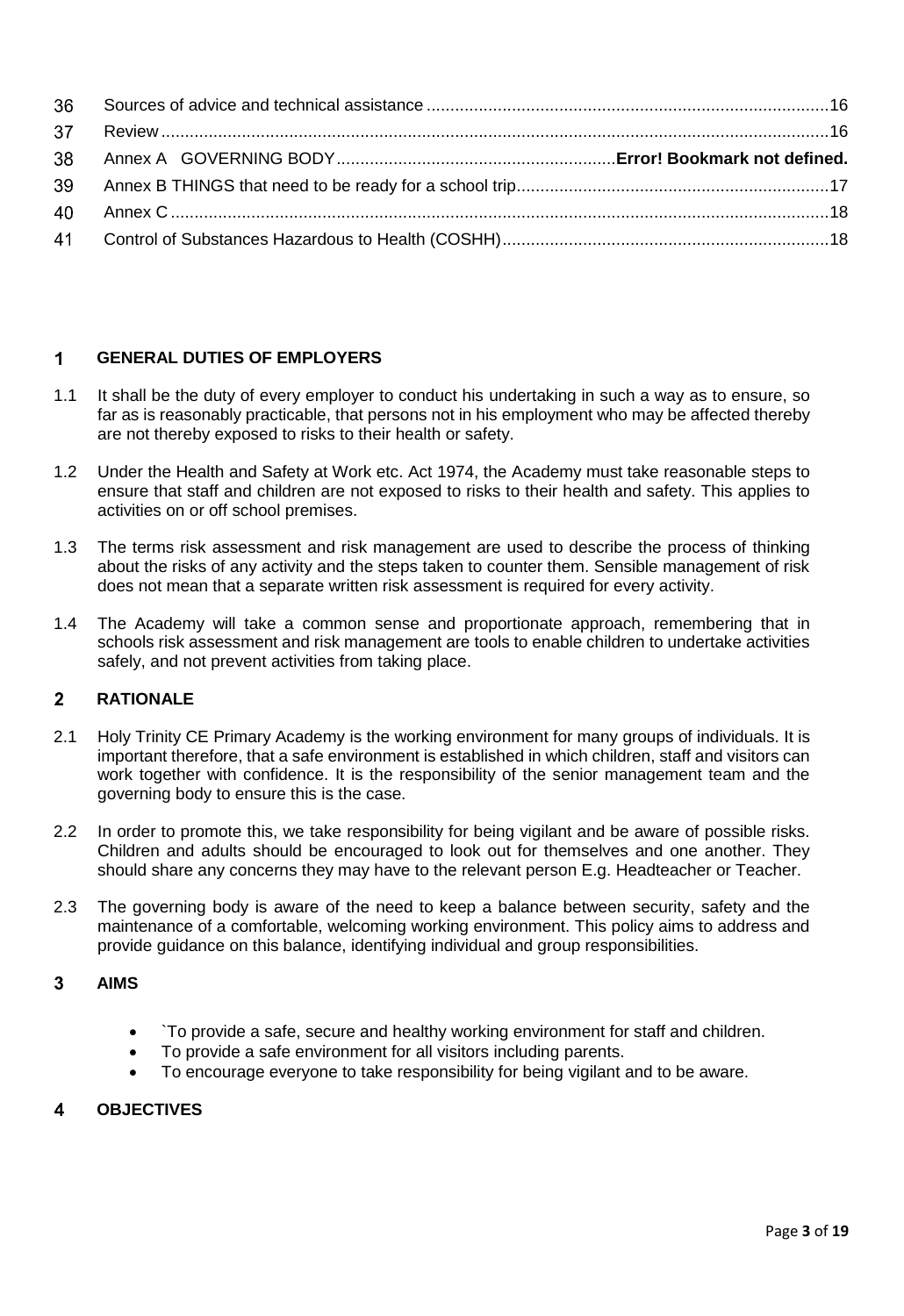- Be vigilant at all times around the school premises for intruders and hazard risks.
- Ensure there is sufficient information, instruction and supervision to enable all people and children to avoid hazards and to contribute to their own safety and health at work. (Everyone takes on the responsibility to look after themselves and others).
- Maintain electrical equipment to an appropriate standard (all electrical equipment must be PAT test by a qualified electrician within the prescribed timescales). No personal electrical equipment may be used in school unless this has also been PAT tested. Staff/visitors should also ensure the safe use, handling, storing and transporting of any such equipment.
- Administer appropriate procedures according to fire regulations.
- Have procedures in place for the safe administration of medicines and for dealing with accidents, illness and bodily fluids.
- Have a procedure in place for reporting faulty equipment and near misses.
- Maintain regular checks of the building, safety and security.
- Give guidance on lone working and personal safety.
- Put in place the procedure to use in the case of an accident.
- Fully support the Safeguarding Policies in relation to providing a safe environment for children and their physical and emotional wellbeing.
- Inform everyone about what should be done in an emergency.
- Have regard to equality and supporting diversity.

#### <span id="page-3-0"></span>**INFORMING PEOPLE OF THIS POLICY**  $5\phantom{.0}$

- 5.1 This health and safety policy is kept in the School office (in the blue first aid folder) and on the academy website.
- 5.2 All members of staff are aware of this policy and how to access it. All members of staff are required to sign the register to say they have received this information and read it.
- 5.3 Visitors will have their attention drawn to the basic health and safety information on entry to the school and those likely to attend the school on a regular basis must be given information as to accessing this policy and also asked to sign the register.
- 5.4 It is the responsibility of the Headteacher and all staff to ensure that children are made aware of all existing and new health and safety information.

#### <span id="page-3-1"></span>6 **RESPONSIBILITIES OF INDIVIDUAL MEMBERS OF STAFF**

- 6.1 The health and safety at work act 1974 requires governors and employees, according to their roles, to take the initiative on certain matters. The following list is a guide to particular responsibilities that individuals may have.
	- Know the safety measures and arrangements to be adopted in their own working areas and ensure that they are applied.
	- Observe standards of dress consistent with safety and/or hygiene.
	- Report any hazards and breakages to the head teacher and write on faulty equipment sheet.
	- Know and apply procedures for emergencies such as fire, accident and intruder.
	- Co-operate with other members of staff and the safety representative in promoting health and safety measures.
	- Follow health and safety instructions and use appropriate safety equipment and protective clothing.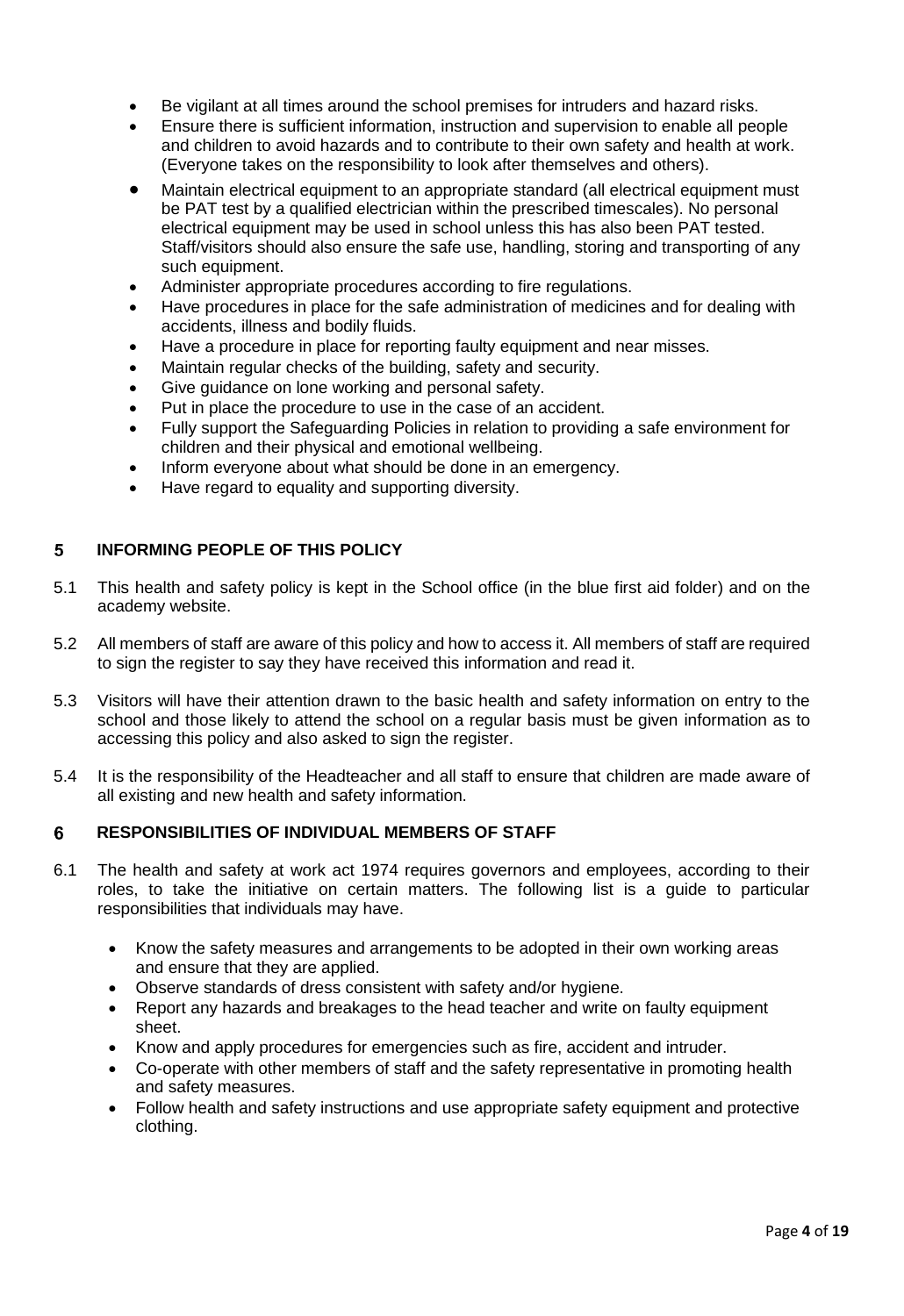- Maintain Safety tools and equipment.
- Report any incidents or near misses to the Headteacher and fill in the near misses' sheet.
- Set a good example to the children in their care.
- Supervise children and ensure they know about emergency procedures and safety measures.
- Ensure that children' bags, coats and belongings are stored properly.
- Make parents, helpers and visitors aware of health and safety procedures within the class room.
- Give clear instruction as often as necessary.
- Ensure that relevant risk assessments are completed and followed.
- **6.2** In addition, teachers and other staff in schools have a common law duty to act as any prudent parent would do when in charge of children.

#### <span id="page-4-0"></span> $\overline{7}$ **RESPONSIBILITIES OF THE GOVERNING BODY**

- Ensure the high profile of health and safety in relation to financial planning, personnel, decisions and in-service training.
- Ensure that policies relating to health and safety are in place and updated regularly.
- Enable a member of the governing body to have a key monitoring role in relation to health and safety.
- Approve as appropriate arrangements for residential trips according to LA guidelines.
- Ensure that safety standards for purchased goods and equipment are met and that items offered for sale by the school are safe.
- Bring to the attention of the Headteacher any health and safety concern outside of their control or any health and safety responsibility they cannot meet.
- To ensure through the Headteacher that all employees have instruction and training, so that they may carry out their jobs safely and without risk to themselves or others.

#### <span id="page-4-1"></span>**RESPONSIBILITIES OF THE HEADTEACHER** 8

- To ensure that the academy meets as far as reasonably possible the requirements of the health and safety legislation.
- To ensure that certain work-related injuries to a member of staff or a child must, by law, be recorded and reported. (see paragraph [40\)](#page-18-0).
- To regularly review the safety of the school building during governors' meeting.
- To undertake risk assessments as and when required and review regularly.
- To put into practice and to monitor the procedures described in associated policies such as First aid, Emergency, Fire and Reporting defects.
- To act upon referrals from employees.
- To ensure staff and children comply with agreed procedures.
- To record and inform relevant external agencies as and when appropriate.
- To ensure access to this policy and other health and safety information as legally required.
- Advise and inform the governing body as to health and safety practice, legislation and compliance.
- To ensure that appropriate logs and records are kept.
- To ensure employees are given adequate training and information.
- To ensure that procedures are in place to ensure the safety of contractors.
- To make sure fire drills are held at least once per term and cover a variety of situations.
- To ensure escape routes are kept clear and monitor on a daily basis for hazards and emerging issues affecting the health and safety of staff, children and visitors.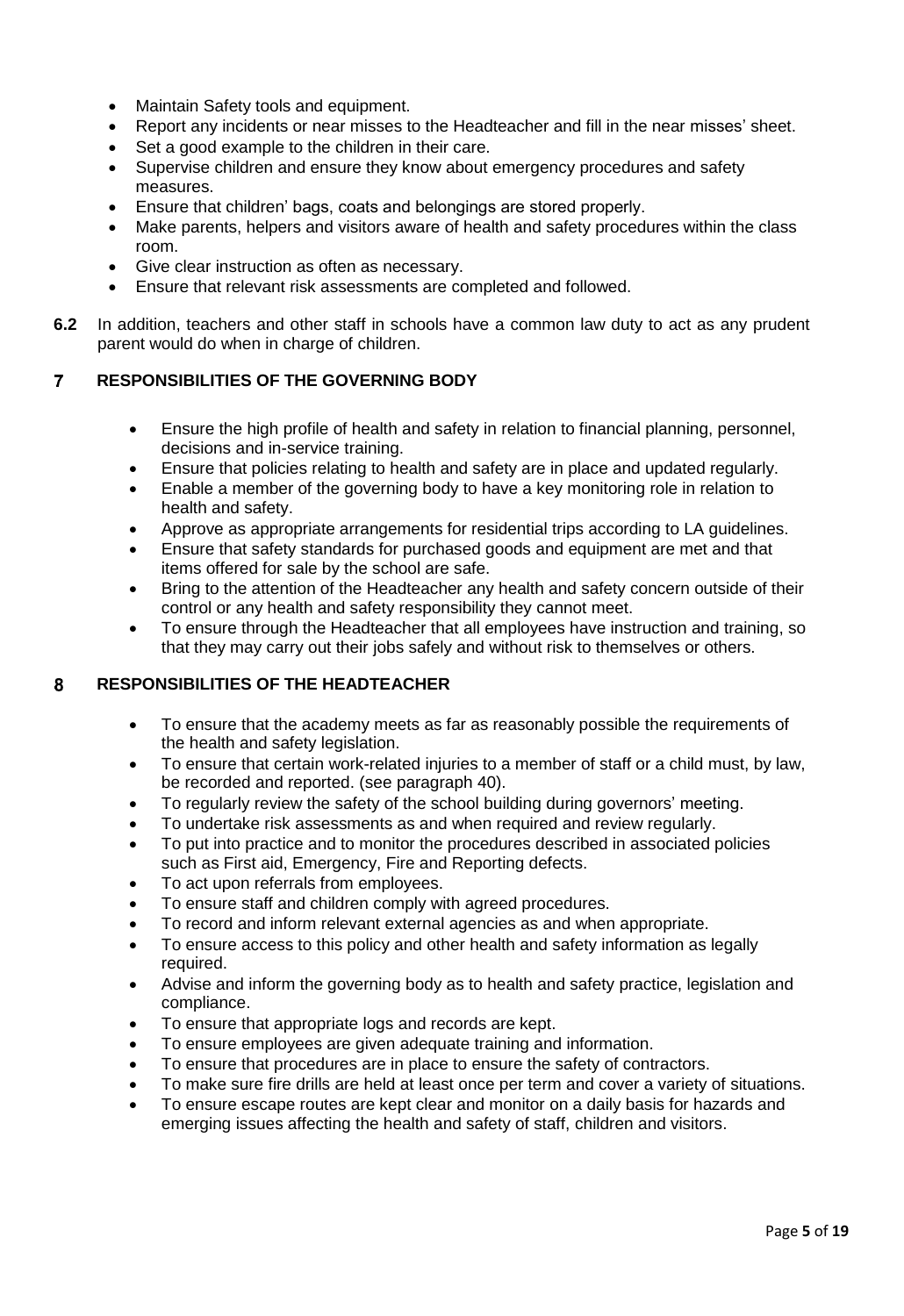Ensure adequate first aid cover is provided.

#### <span id="page-5-0"></span>**THE FOLLOWING PROCEDURES SHOULD BE FOLLOWED WITHIN HOLY TRINITY CE**   $\boldsymbol{9}$ **PRIMARY ACADEMY.**

- 9.1 Defects and near misses
	- I. All members of staff finding a defect in the building, furniture or equipment will take steps to either remove the hazard if safe to do so, or ensure that the risk is minimised and reported to the Headteacher and written on the defects sheet. This can be found in the school office in the blue First aid folder.
	- II. The headteacher if necessary will take steps to have the defect rectified or removed as soon as possible.
	- III. The content of the defect book will be checked weekly by the headteacher and the contracted maintenance person.
	- IV. In the case of a near miss it should be reported on the defects and near miss sheet. This will be checked on a termly basis and any issues dealt with.

#### <span id="page-5-1"></span> $10<sup>°</sup>$ **ELECTRICITY**

- 10.1 All electrical equipment within Holy Trinity School is tested and certified as safe, yearly by a qualified electrician (PAT tested). No home equipment must be brought into school unless this has been PAT tested too. All defective electrical items should be removed for either repair or safe disposal.
- 10.2 Staff should be vigilant for:
	- I. Damage to plugs and switches
	- II. Damage to leads
	- III. Correctly fitted connectors
	- IV. Coloured insulation of the internal wires not showing at the plug or appliance
	- V. Damage to the outer case of equipment
	- VI. Signs of over heating

#### <span id="page-5-2"></span> $11$ **COSHH (CONTROL OF SUBSTANCES HAZARDOUS TO HEALTH - COSHH)**

- 11.1 All hazardous substances are kept locked in the cleaners' cupboard. The academy has systems in place to ensure that hazardous substances are used correctly, and records are kept in order to prevent the misuse or accidental misuse of such substances. The precautions the academy takes include:
	- safe storage in locked cupboards, with a clear system explaining how and where chemicals are stored and who has responsibility for any keys to locked cabinets.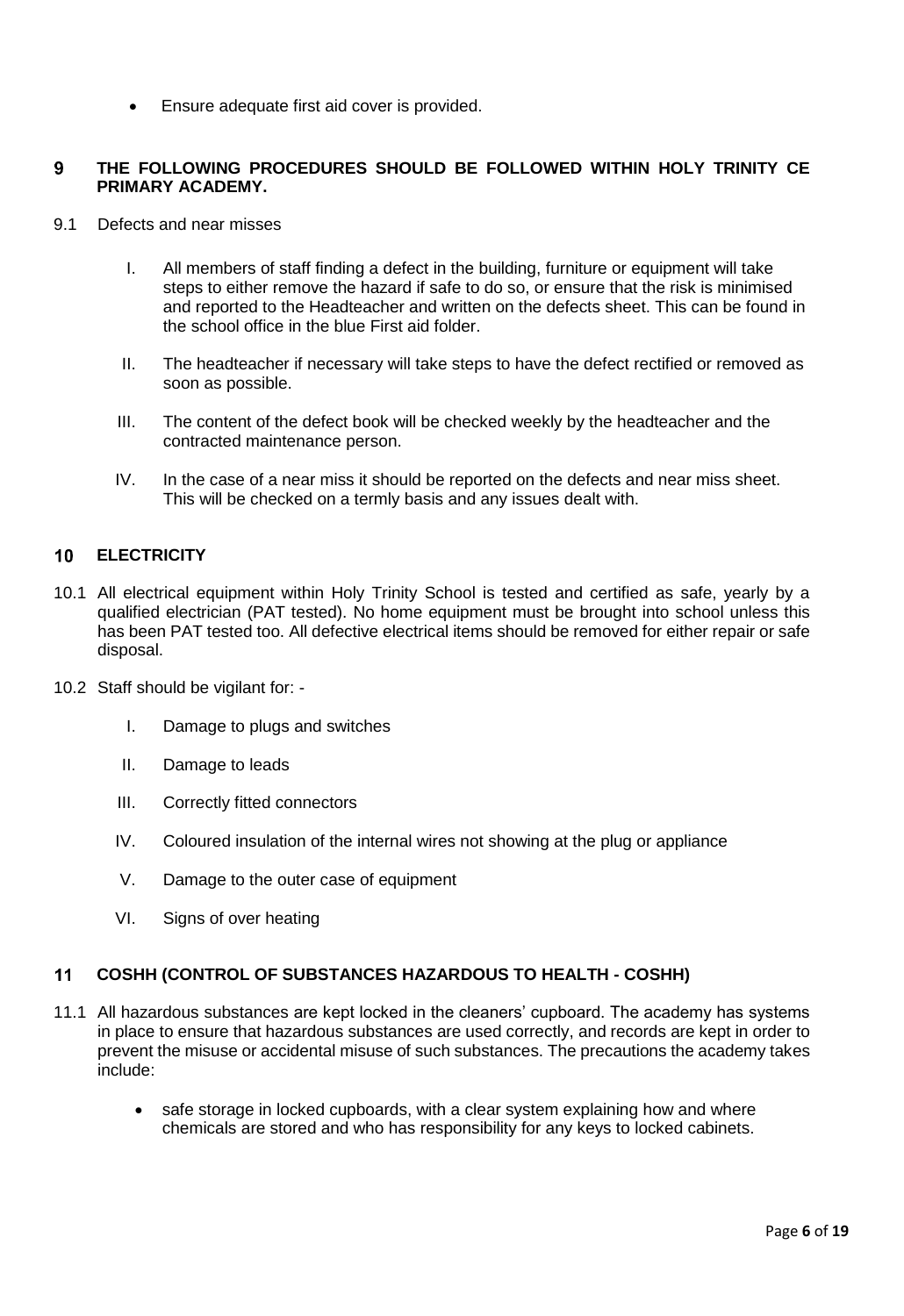Hazard data sheets and information on procedures for assessing substances hazardous to health are kept in the main office*.* Hazard data sheets describe the hazards the chemical presents, and give information on handling, storage and emergency measures in case of accident

- only staff that are trained to use these substances will have access to them. These staff will be trained in proper maintenance, storage, and use of these chemicals
- clear labelling of all chemical bottles
- clear record of chemicals ordered, who they are ordered to, and that they are ordered for
- safe disposing of chemicals
- appropriate PPE for use when handling hazardous substances
- strict 'off-limits' policy for children. Children will only be allowed to handle hazardous substances under the supervision of a member of staff (in science lessons, for example).

### **Substances that are for use in the science lessons are under the responsibility of the teacher**

- 11.2 Holy Trinity CE Primary Academy is alert to the need to limit the use of any hazardous substance and use an alternative where ever possible.
- 11.3 No hazardous substance is to be used within the class room or dining room areas.
- 11.4 All hazardous substances are to be kept locked in the cleaners' cupboard and then only approved substances are used in accordance with safety guidelines.

#### <span id="page-6-0"></span> $12<sup>2</sup>$ **ACCESS EQUIPMENT**

- 12.1 Staff must only use approved equipment to put up displays and access higher level shelving.
- 12.2 Step ladders are provided and consideration should be given to the appropriate clothing and foot wear required to use these safely.

#### <span id="page-6-1"></span> $13$ **MANUAL HANDLING**

- 13.1 All members of staff should be aware of manual handling activities involved in their day-to-day work i.e. the movement of bundles of paper, pushing laptop trolleys, carrying heavy books or moving class room furniture.
- 13.2 Children are not to move heavy objects and should only move awkward objects with adult supervision.
- 13.3 Staff must only lift if they feel able to, and to use the correct posture and lift from the knees not the back.

#### <span id="page-6-2"></span>**EDUCATIONAL VISITS**  $14$

14.1 Off-site educational visits are an important part of school life and this guidance should help them do this safely. Children benefit enormously from the opportunity to experience residential trips and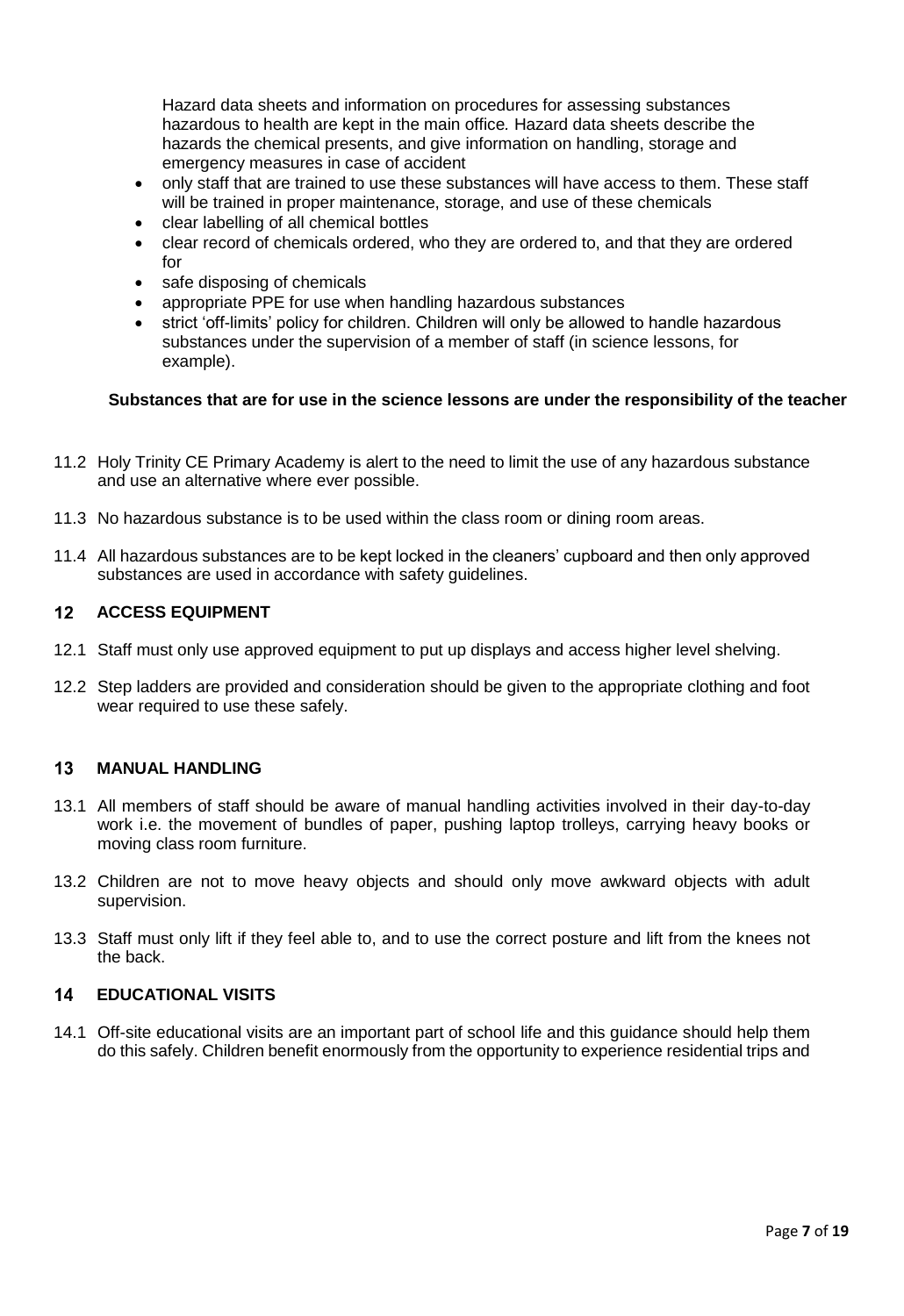'days out'. However, it is crucial that these visits are prepared well in advance, that risk assessments are completed and that parents and school staff are involved in the preparation.

- 14.2 Pre-site visits are always recommended in order that staff can feel sure about potential risks involved and prepare alternative arrangements where necessary. It is important that children learn to understand and manage the risks that are a normal part of life.
- 14.3 Written consent from parents is not required for pupils to take part in the majority of off-site activities organised by the academy where these activities take place during school hours and are a normal part of a child's education at school. However, parents should be told where their child will be at all times and of any extra safety measures required.
- 14.4 Written parental consent is required for activities that need a higher level of risk management or those that take place outside school hours. Parents will be told in advance of each activity and must be given the opportunity to withdraw their child from any particular school trip or activity specified.
- 14.5 When planning an activity that will involve caving, climbing, trekking, skiing or water sports, the academy will check that the provider holds a licence as required by the Adventure Activities Licensing Regulations 2004.
- 14.6 Please refer to the School procedure "Things that need to be ready for a school trip" (this can be found in the school's blue trip bag which is kept in the office), so that nothing is forgotten in preparation for such an outing. See Annex B attached to this policy.

#### <span id="page-7-0"></span> $15$ **PE EQUIPMENT**

- 15.1 The PE equipment is inspected annually, **Mr Amor** is the school's PE co-ordinator responsible for overseeing this inspection and for keeping PE equipment fit for purpose. Contractors check the equipment every year. When PE equipment is in use, it is the responsibility of the class teacher/MDSA/TA to ensure the safe use of the apparatus.
- 15.2 Teaching assistants should support Teachers where large equipment is in use such as climbing frames, benches or gym apparatus. A risk assessment must also be completed.

#### <span id="page-7-1"></span> $16$ **SWIMMING LESSONS**

- 16.1 Academy staff has a duty of care accompanying children to and from the pool.
- 16.2 A risk assessment must be completed covering the mode of transport to the pool venue.
- 16.3 There will be at least 4 DBS checked adults with the children whilst at the pool side, along with a qualified life guard from the centre. The number of children permitted in the pool at any one time will be subject to an assessment of risk determined by the teacher in charge within each situation. Usually there will be no more than 30 in the class (KS1) and 32 (KS2).
- 16.4 Poolside the teacher in charge will have a whistle and use this to alert the staff of any difficulties.
- 16.5 There will be a life guard on duty at all times. In the case of an emergency all children will calmly be removed from the pool and evacuated by the nearest fire exit or in accordance to the pool venue procedures. No child will be allowed to get changed or collect their belongings. A second risk assessment must also be carried out for pool side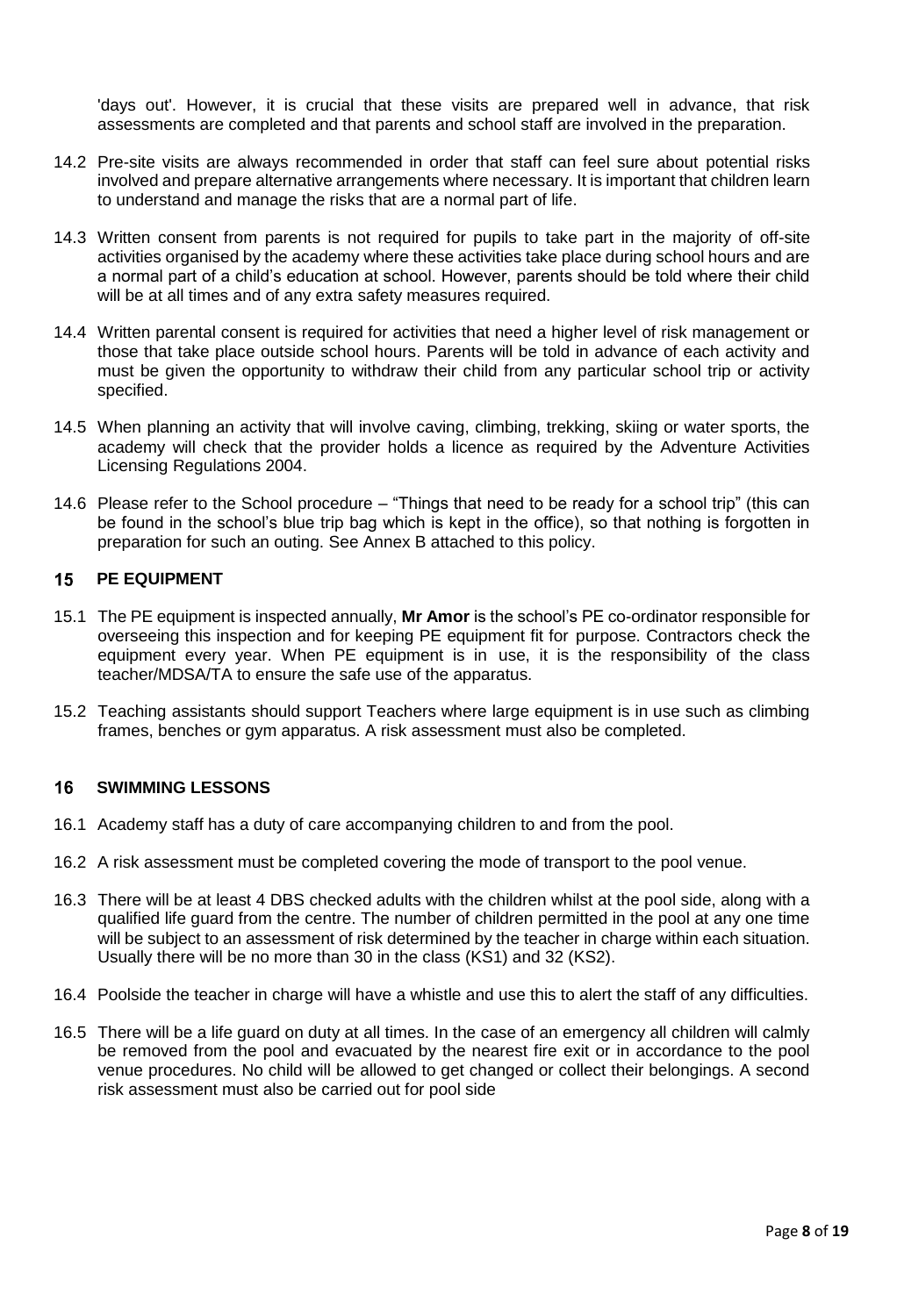#### <span id="page-8-0"></span> $17$ **HIRERS, CONTRACTORS AND OTHERS**

- 17.1 All contractors and visitors entering the premises are required to sign in and wear a visitor's badge. They are alerted to important health and safety information.
- 17.2 In addition to this it may be necessary to advise them about the location of asbestos and ask them to sign an acknowledgement that they have received this information.
- 17.3 The head teacher will seek to ensure that all hirers, contractors and visitors who use the school will conduct themselves and the activity in a manner that is in keeping with the health and safety policy.
- 17.4 When the School is used not under the direction of the Headteacher the principle person in charge is responsible for ensuring that they maintain good health and safety practices.
- 17.5 When the school is hired by an outside body the hirer must be given a copy of the health and safety policy. They must comply with all safety directives of the governing body and will not without prior consent of the governing body A). Introduce equipment for use on school premises. B). Alter fixed installations. C). Remove fire or safety equipment. D). Take action that may create hazards for persons using the premises or the staff or children.

#### <span id="page-8-1"></span>18 **FIRE**

- 18.1 Fire drills will take place termly and will be held at different time of the school day.
- 18.2 Responsibilities during a fire drill

| Headteacher/<br>Leader of learning deputising | Supervision of evacuation<br>Final sweep of school<br>Evaluation of procedures<br>Training and guidance |  |
|-----------------------------------------------|---------------------------------------------------------------------------------------------------------|--|
| Administration officer/ office staff          | Calling the fire brigade<br>Taking out registers<br>Checking of visitors                                |  |
| Teachers/Teaching assistants/ MDSA            | Check class room toilets<br>Roll call<br>Ensuring safe calm evacuation                                  |  |

18.3 All new children, staff and visitors will be informed of the fire drill procedure.

18.4 They will be informed of: -

- Fire exit to be used
- Assembly point
- Action on discovering a fire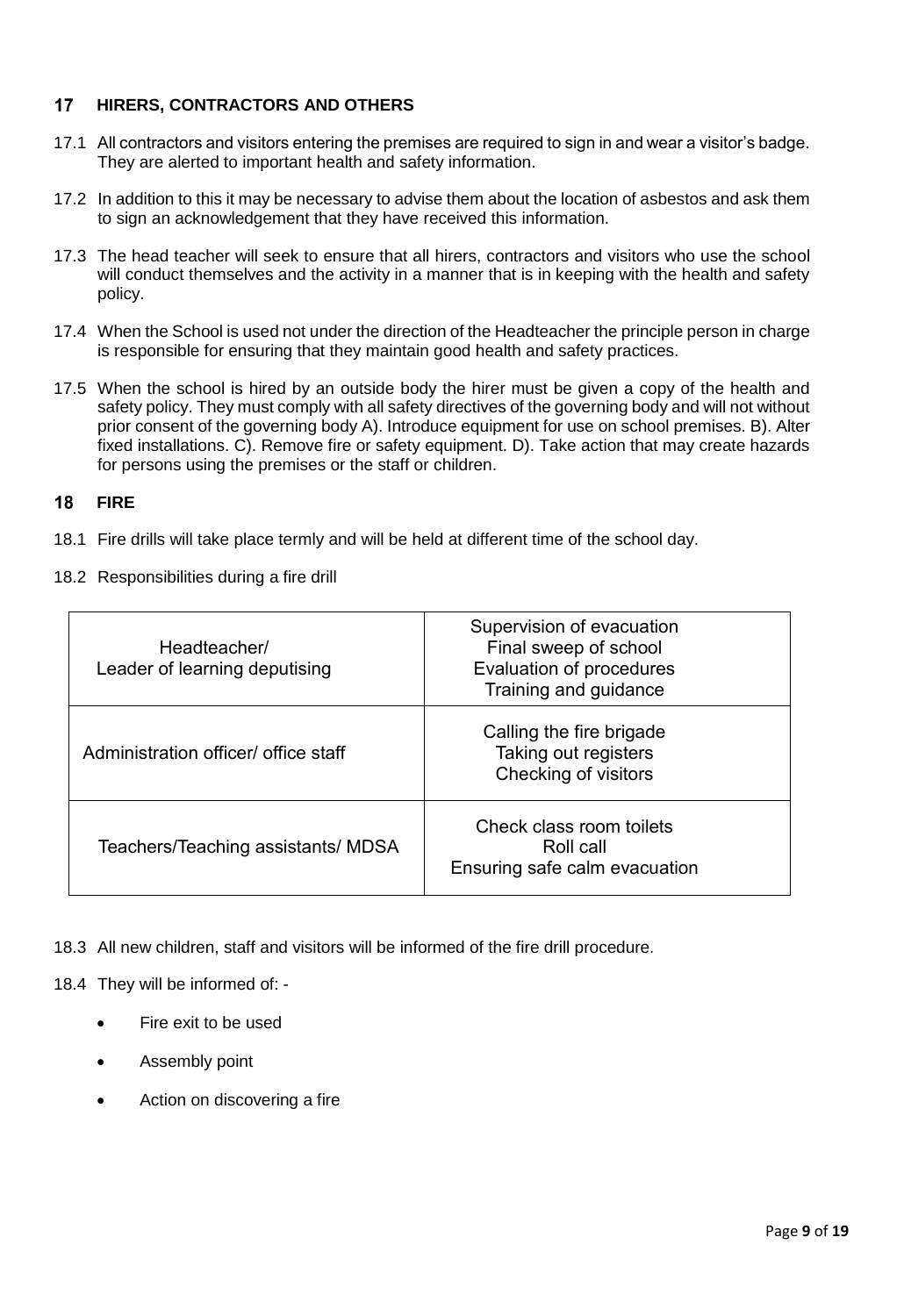- Keeping gangways clear
- 18.5 Fire exits to be used are the nearest available exit. Alternative exits should be noted should any of these be blocked. All fire exits are clearly marked.
- 18.6 Assembly point is on the school field next to the seated reflection area. All children are to line up in class order and wait for roll call. When the register is complete the person that has taken it must report all children present to the Headteacher.
- 18.7 Discovering a fire If any person discovers a fire they should sound the alarm by breaking the nearest fire alarm point situated in various exit points around the school. They should never attempt to put the fire out themselves. If a child should discover a fire they should seek help immediately and not attempt to put it out.
- 18.8 Keeping gangways clear All children should be reminded about keeping cloakrooms tidy and belonging picked up off the floor as these can be a big hazard in the event of a fire.
- 18.9 Classroom teachers are responsible to ensure that all children know what to do in the event of a fire starting in the classroom.

#### <span id="page-9-0"></span>**OTHER EMERGENCIES PROCEDURES WITHIN SCHOOL** 19

19.1 The same procedure as fire, applies if the school is required to be evacuated. However, if there is an emergency inside school e.g. in the class room, there is a yellow card system in place. (This is a yellow card with the classrooms name written on it. It is placed somewhere that a child or adult can pick up easily. This can then be taken to the school office at any time and they will know that the class is in need of help.)

#### <span id="page-9-1"></span>20 **FIRST AID**

- 20.1 At Holy Trinity CE Primary Academy all members of staff have been given an Emergency First Aid Update (valid for 3 years), and all hold a certificate.
- 20.2 We are required to have a least one person in the school that holds a Paediatric first aid certificate. The named person who currently has this qualification at school is Lucy Nisbeck teacher in F/S Yr1 class.
- 20.3 Responsibilities of Named First Aider:
	- help and advice on all first aid matters where needed.
	- To oversee all first aid supplies and order new stock.
	- To check **All** first aid equipment to ensure it is in date and safe for use. This will be done regularly and record.
	- To collect all accident sheets from first aid boxes and collate them in main first aid folder in the school office on a weekly basis.
	- To ensure all staff are aware and follow the first aid policy.
- 20.4 As all members of staff have a basic level of first aid and if they feel comfortable they may administer first aid to those who need it. Advice and support may be required by a named first aider if appropriate.
- 20.5 The main first aid kit is in the school office along with the blue first aid folder that holds all first aid procedures, accident sheets and bumped head letters and stickers.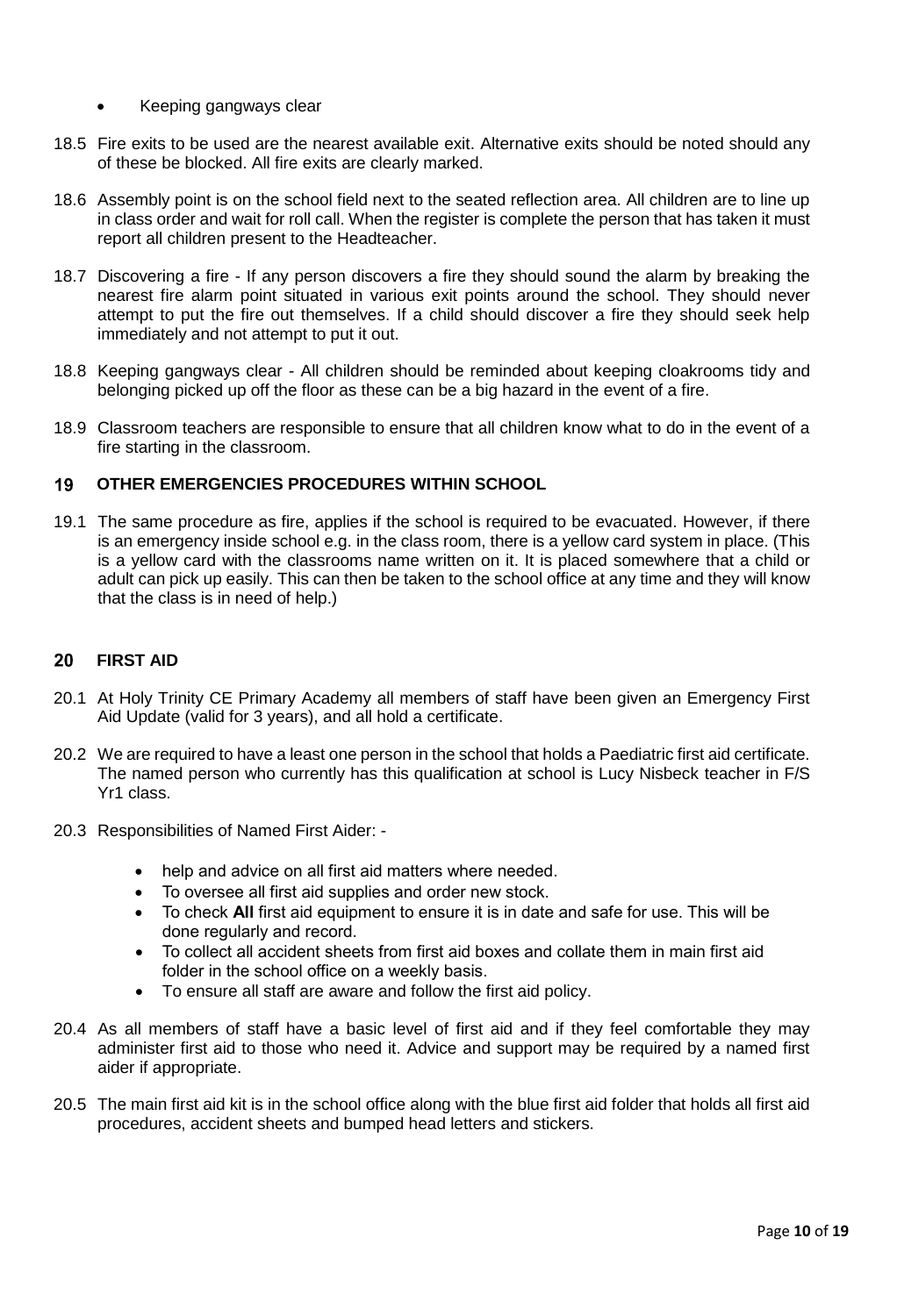- 20.6 There is also a **first aid kit** kept in the **conservatory of the foundation stage playground.** In this is basic first aid supplies along with an accident record sheet which must be filled out for every accident no matter how small and a bumped head letter. The bumped head letter must be filled in at the time of the accident and then given to the child's class teacher to be sent home. The return slip should come back to school signed by the parent as an acknowledgement of the injury, this should be sent to the school office so it can be held in the blue first aid folder.
- 20.7 A **third basic first aid kit** will also be held by the MDSA to be taken out at lunch times. The same as above applies to the box and holds the same equipment.
- 20.8 Training will be given to all members of staff for any new information or procedures.
- 20.9 Holy Trinity CE Primary Academy has a defibulator in reception that is accessible for use in an emergency. Though specialist training is not required staff have been shown how to use it and it is available to others in an emergency during the school day.

#### <span id="page-10-0"></span> $21$ **PROCEDURES**

#### <span id="page-10-1"></span> $22<sub>2</sub>$ **ILLNESS AND ACCIDENTS**

- It is our policy to provide a healthy and safe environment for staff and children.
- At all times our employees both paid and unpaid are required to co-operate fully in implementing health and safety initiatives. They will do everything possible to make sure injuries do not occur to themselves or to others.
- We expect our employees to take responsible care for their own health and safety at all times.
- We will make sure at all times that there is a qualified first aider on the premises. All teaching and support staff will be given first aid training and that training will be updated (or commenced in the case of new employees) every 3 years.
- A first aid box is always available in the school office and is stocked according to both Ofsted requirements and our assessed needs. There are also several other first aid boxes situated around the school, as stated above (see first aid equipment). The named first aider Lucy Nisbeck is responsible to ensure that the stock of all first aid boxes is maintained.
- Only medicine provided by parents and prescribed by a doctor can be given to children (also see Procedure for administering medicines).
- If a child becomes ill we will take every step possible to contact parents, but if this is not possible, we will take responsible measures to care for the child. We will expect parents to co-operate with us by not bringing children to school if they have any infectious or contagious illness. Staff will also be asked not to attend work under the same circumstances.
- An accident book is available which must be filled in if any children or member of staff sustains an injury whilst on the premises. Details of how, where, when, and to whom the accident occurred must be recorded by the member of staff who saw and dealt with the injury. The treatment given must also be recorded.
- We will act on advice given by agencies such as Ofsted, Environmental health and the Fire brigade.

#### <span id="page-10-2"></span>23 **IN THE EVENT OF AN ACCIDENT**

 Subject to the nature and seriousness of the accident first aid will often be administered in situation. At the discretion of the first aider the casualty may be moved to another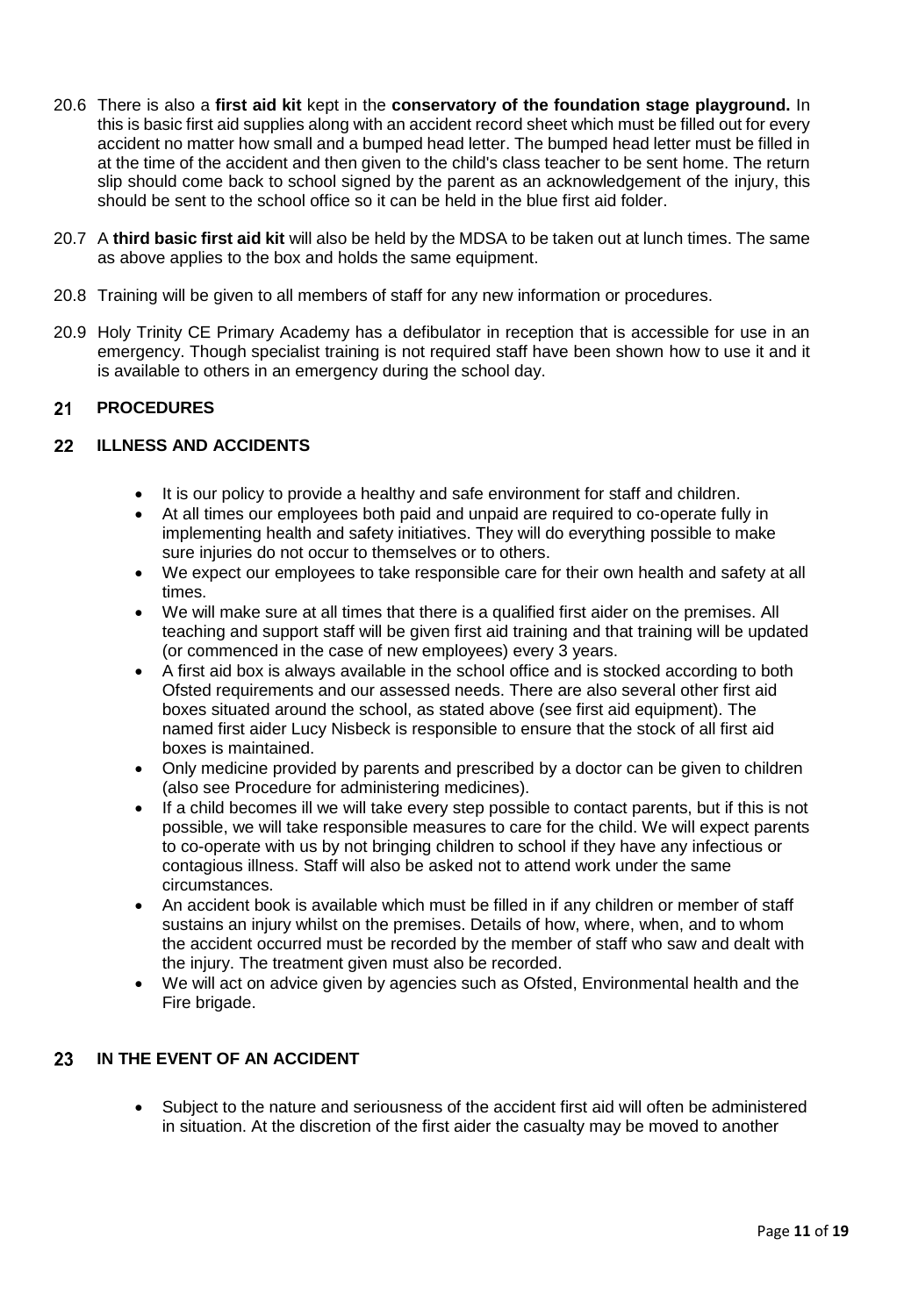more appropriate location. At the discretion of the teacher in charge, in consultation with the first aide others may need to be evacuated from the vicinity.

- Approved latex gloves will be worn when dealing with blood or any other bodily fluids.
- The wound will be cleaned with sterile cloths or alcohol free wipes or a cold compress will be applied. NO ointments should be at any time and a latex free plaster can be used only on children over the age of 7.
- If hospital attention is required, then the headteacher will be informed and will ensure the necessary action to get that person/child to hospital.
- If the accident has happened to a child the parents will be informed immediately by the Headteacher or class teacher.
- <span id="page-11-0"></span> An accident form will be completed in the file in the office and if serious, the accident will be recorded in the accident book. This will state the time the accident happened, the date, how it happened, first aid given and will be signed by the staff and parent/carer.
- 20.3 When going on a residential trip on a 'day out' it is vital that a fully stocked first aid kit is taken with you and kept with the group at all times. This can be found in the school office. No other items should be put into the green first aid box. Any prescribed medication should be held in the blue school trip bag (no first aid equipment must be kept in this bag) along with any change of clothes, school mobile phone and list of parent's contact numbers.
- 20.4 If an accident or minor injury occurs on a school trip the same procedures should be followed as in school.
- 20.5 In an emergency the teacher in charge and the qualified first aider will make the appropriate decision as to the action taken. The Headteacher must be informed immediately.

#### **PROCEDURES FOR RECORDING ACCIDENTS AND LEVELS OF ACTION TO BE TAKEN.** 24

- 24.1 All accidents should be recorded on an accident sheet found either in the first aid folder or in the green first aid boxes.
- 24.2 If it is necessary to call a child's parent and/or an ambulance, then the Headteacher may require you to fill out a more detailed description of the accident. The Headteacher will, where appropriate fill out a serious incident form and inform the LEA and governing body?

#### <span id="page-11-1"></span>25 **DEALING WITH BODILY FLUIDS AND INFECTED MATERIALS**

- 25.1 When dealing with any bodily fluids disposable gloves must be worn at all times.
- 25.2 All individuals are at risk if they come into contact with any bodily fluids, a risk assessment will also be required for the handling of these fluids.

#### <span id="page-11-2"></span>26 **PROCEDURES TO FOLLOW WHEN DEALING WITH BODILY FLUIDS**

- Always wear disposable gloves without exception.
- Cover the fluid where possible.
- Wear protective clothing where appropriate.
- Clean up as thoroughly as possible. Cover waste with paper towels, pick up and put into a plastic bag (double bag and tie tightly).
- Dispose of bodily fluids in the outside bins wrapped well in a bag. **Except for blood** which is to be disposed of in the sanitary bin in the staff toilets.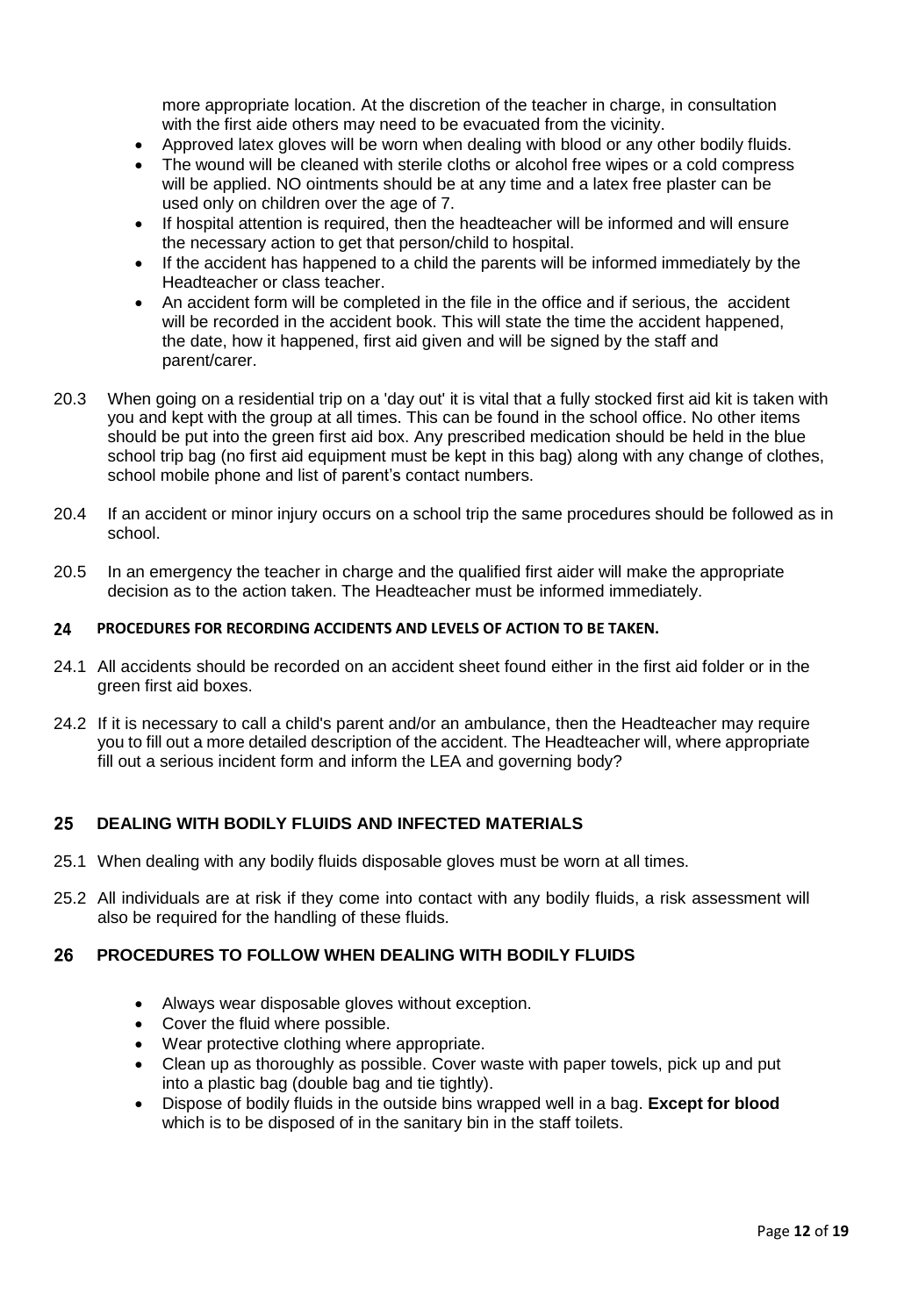- Disinfect the area where appropriate and/or cover it absorbent powder.
- In some case you need to call outside cleaner to deep clean the area.
- Immediately wash thoroughly any skin contact with such fluids.
- Always wash hands after dealing with bodily fluids.
- If in any doubt seek advice from Headteacher.

#### <span id="page-12-0"></span>27 **PROCEDURE FOR ADMINISTRATION AND STORAGE OF MEDICINES**

- Only prescription medication will be dispensed at school and only if permission slip has been signed by the parent of the child.
- Medicine will be stored in the office or in the staff room fridge if necessary. Asthma inhalers will be kept in the classroom and will accompany the class if they leave the classroom.
- The admin officer or the class TA will dispense the medicine and will complete the relevant form, signing and giving the time and date the medicine was administered.
- No child may keep any medicine with them at all, even such medication as throat sweets, with exception of asthma inhalers which will be kept in the classroom at all times, along with emergency medication for diabetics.
- Training will be given to staff for any medication that might need to be given in an emergency or chronic condition. This training will be given by the school nurse or any other trained professional.
- Care plans will be drawn up for all children in need of them by the school nurse.
- If there is any doubt about the giving of a medicine, parents will be called and their advice taken.
- Medication should be provided by the parent/carer in its original packaging clearly showing the required frequency and dosage.
- In the event that labels become ineligible Parents will be requested to request written confirmation from their doctor.
- In any situation, staff have the right to refuse to administer the medication but it must be made clear to the parents that the medication will not be given in this case.

#### <span id="page-12-1"></span>**IMAGES AND PHOTOS (SEE FULL PHOTOGRAPHY AND VIDEO POLICY)** 28

28.1 This policy has the intention of protecting children from the misuse of photographic images. It aims to enable safe practice to continue and allow for the use of pictures, where permission is given and there are educational or recreational benefits.

### 28.2 All parents

- Will be asked permission for the taking of photographs by the media.
- Will be reminded that assemblies and concerts may be photographed and as such any concerns should be expressed to the Headteacher.
- Will be reassured that any photographs taken by school staff will be used for educational purposes and care will be taken that images respect the self-esteem of the child.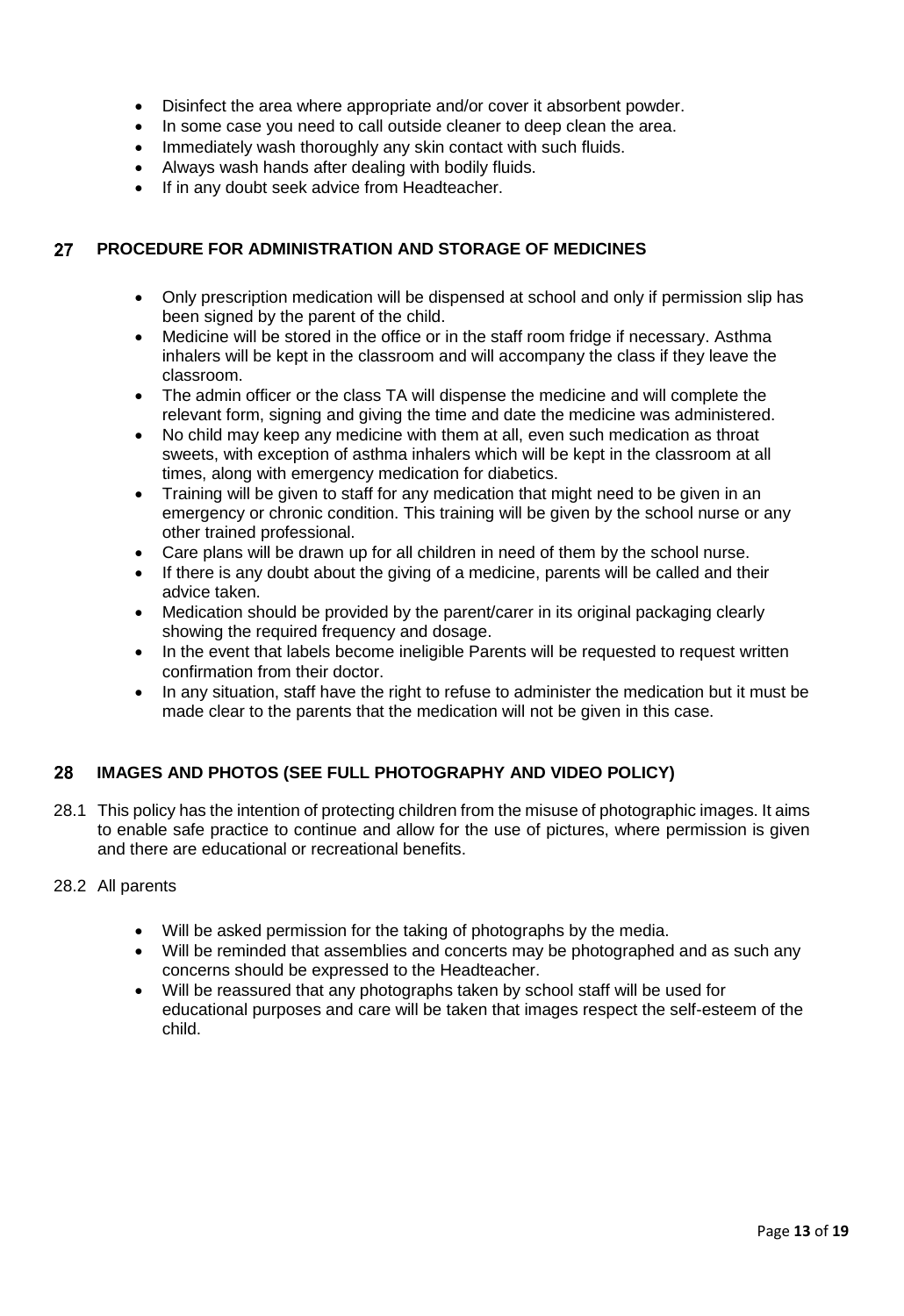- 28.3 On entry to the school all parents will be informed of the policy and permission requested for use of pictures within the establishment.
- 28.4 If the event should arise parents will be asked if their child can be photographed for the use of the media on every occasion.
- 28.5 For full details please refer to the academies full Photography and Video Policy and, Safeguarding and Child Protection policy.

#### <span id="page-13-0"></span>29 **LONE WORKING AND PERSONAL SECURITY**

- 29.1 The Holy Trinity CE Primary Academy does not expect any employee to go into a dangerous situation for which he/she is not prepared. If you think you may be exposing yourself to danger do not enter the building.
- 29.2 If you attending a response to an alarm always assume it genuine, never go alone and wait for the police.
- 29.3 If you are working alone in the school building
	- Always tell someone you are there alone and when you are expecting to be home.  $\bullet$
	- Ensure all entrances and exits are locked.  $\bullet$
	- If you have cause for concern alert the police.  $\bullet$
	- Be alert when leaving the building and notify the person that you told that you are  $\bullet$ working alone.

#### <span id="page-13-1"></span>**IN THE EVENT OF TRESPASSERS** 30

- 30.1 Where a person is not immediately recognized or you do not know whether they have a legitimate reason to be on the school grounds they must be asked politely to show their visitors badge and if they need any help and then directed to the school office.
- 30.2 If the person has no right to be on academy premises, then they should be asked to leave immediately and seen from the school ground by the nearest exit.
- 30.3 If you are not comfortable with this seek immediate help from the Headteacher.
- 30.4 If an intruder refuses to leave or you feel threatened in any way, the police should be called.

#### <span id="page-13-2"></span>**IN THE EVENT OF ANY ABUSIVE PARENT/ADULT** 31

- If the adult is known to be abusive, hold the meeting in an open space with another member of staff in the room. Never be alone with them.
- If a parent becomes abusive they should be asked to leave in a non-threatening way. If they refuse to leave the police should be called and the Headteacher sent for.
- If you find yourself in an uncomfortable situation remove yourself and any children present, immediately and seek help.
- If any incident should occur, then an incident form should be filled out and the governors and the LEA should be contacted.
- Always seek advice from the Headteacher.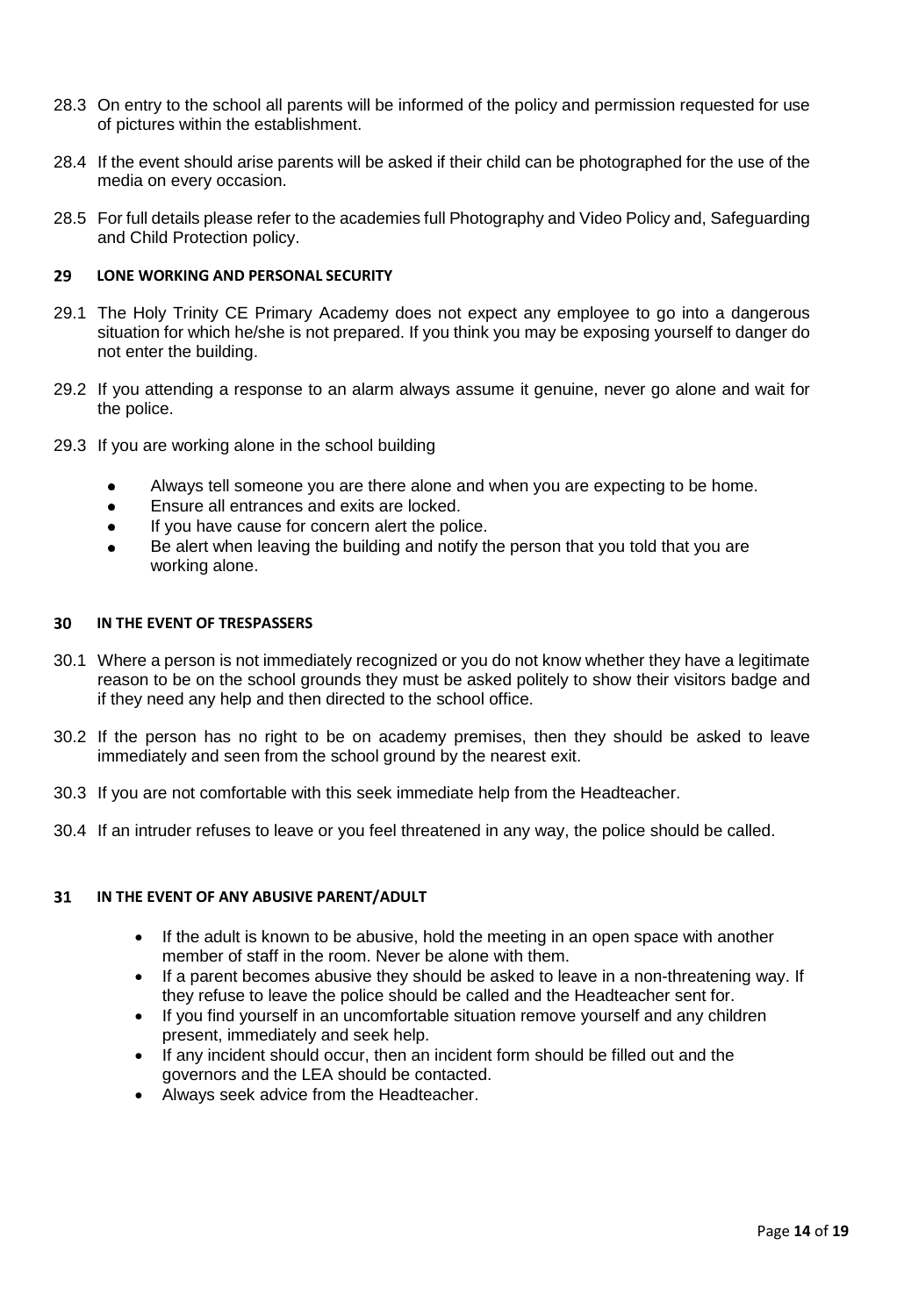#### <span id="page-14-0"></span> $32<sub>2</sub>$ **PROCEDURES FOR ANSWERING THE DOOR AND FOR THE COLLECTION OF CHILDREN**

- 32.1 To ensure the safety of all children and staff the following procedures must be adhered to:
- 32.2 **Answering the door -** It is the policy of this school to keep the front door locked at all times along with all other external doors. The adult who answers the front door must always look through the glass door to identify the caller. If the caller is not known the door must stay locked until identification is sought. Never allow access to anyone who is not known. **NO children** are permitted to answer the door at any time.
- 32.3 **Visitors -** All visitors such as handyman, gardeners, sales people and college assessors must sign in and wear a visitor's badge at all times.
- 32.4 **Authorised collection of children -** Every child under the age of 8 years must have a least two authorised collectors. Parents are required to provide details of each authorised collectors, such as home, work and mobile phone numbers.
- 32.5 At the start of their time at Holy Trinity CE Primary Academy parents will be reminded that no-one else, except the authorised collector, is allowed to collect their child even in an absolute emergency.

#### <span id="page-14-1"></span>**PERSONS PROHIBITED FROM COLLECTING CHILDREN** 33

- 33.1 If a different person calls to collect a child and the parents have not given the school permission for this the child will not be released from school until permission is given.
- 33.2 All staff should be aware that some children's parents<sup>1</sup> are not permitted to have contact with the child where a court order has been granted to this effect. In such circumstances a register is kept of each child and names of those family members whom must not make contact. If one of these family members should call at the school, they must not be granted access and an authorised person should deal with the situation. The child's primary carer should be informed of the incident immediately.
- 33.3 If a member of staff is worried about releasing a child to a parent's care, eg if the parent appears to be under the influence of alcohol or other substance, the staff member must try to keep the person on site long enough to call the police and warn them of the possible offence.
- 33.4 Holy Trinity CE Primary Academy are not permitted to refuse to release a child to its parent except if a court order has been granted to this effect or the child would be in immediate danger.

#### <span id="page-14-2"></span>34 **PROCEDURE FOR THE USE OF THE SCHOOL BUS**

- Children will be escorted to the bus by a member of staff who will check their names on the school's bus register.
- The member of staff will secure and check all seated belts
- If there is any doubt about whether a child should be on the bus, they will be kept at school and parent/carer phoned immediately.
- A member of staff will be on the playground to receive children from the bus in the morning to ensure their safe arrival.

l

 $1$  Or other adult/family member/person.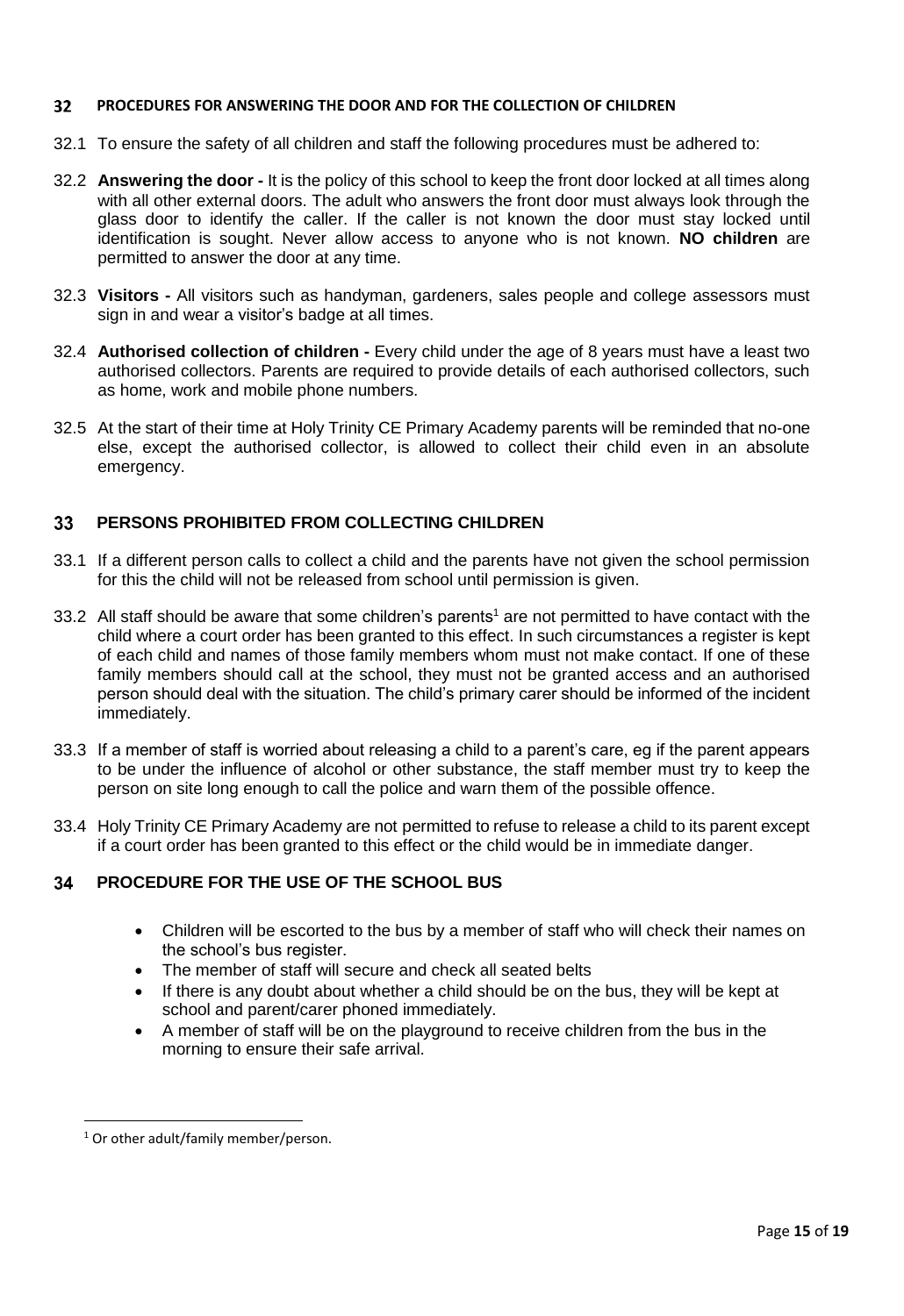#### <span id="page-15-0"></span>35 **HEALTH AND WELL-BEING OF STAFF**

- 35.1 Health and wellbeing of staff is of utmost importance to Holy Trinity CE Primary Academy and we therefore seek to provide the best working environment that we can. The headteacher and the governing body will wherever possible provide help, support and guidance to all staff members.
- 35.2 The governing body through the headteacher, will make arrangements for full and proper consultation with employees on health and safety matters.

#### <span id="page-15-1"></span>**SOURCES OF ADVICE AND TECHNICAL ASSISTANCE** 36

36.1 Whenever required, the governing body, Headteacher and other staff are to seek advice from the LA, the councils' corporate occupational health and safety service or other persons to ensure that the most current and relevant information is used in carrying out this policy.

#### <span id="page-15-2"></span>37 **REVIEW**

37.1 The governing body and Headteacher will review this policy statement in light of changes to legislation or guidance and update, modify or replace it as it considers necessary to ensure health safety and welfare of staff and children.

### 37.2 Review record

| Revision | <b>Revision Date</b> | <b>Revision Description</b>            |
|----------|----------------------|----------------------------------------|
| 0.1      | 17.01.2012           | Minor adjustments and amendments made. |
| 0.2      | 03/09/2013           | <b>COSHH</b> included                  |
| 0.4      | 10/10/2015           | Format and minor details amendments    |
| 0.5      | 10/2017              | Minor amendments                       |
| 0.6      | 10/2018              | Minor adjustments and amendments       |
| 0.7      | 01/2019              | Minor adjustments                      |
| 0.8      | 01/2020              | No changes                             |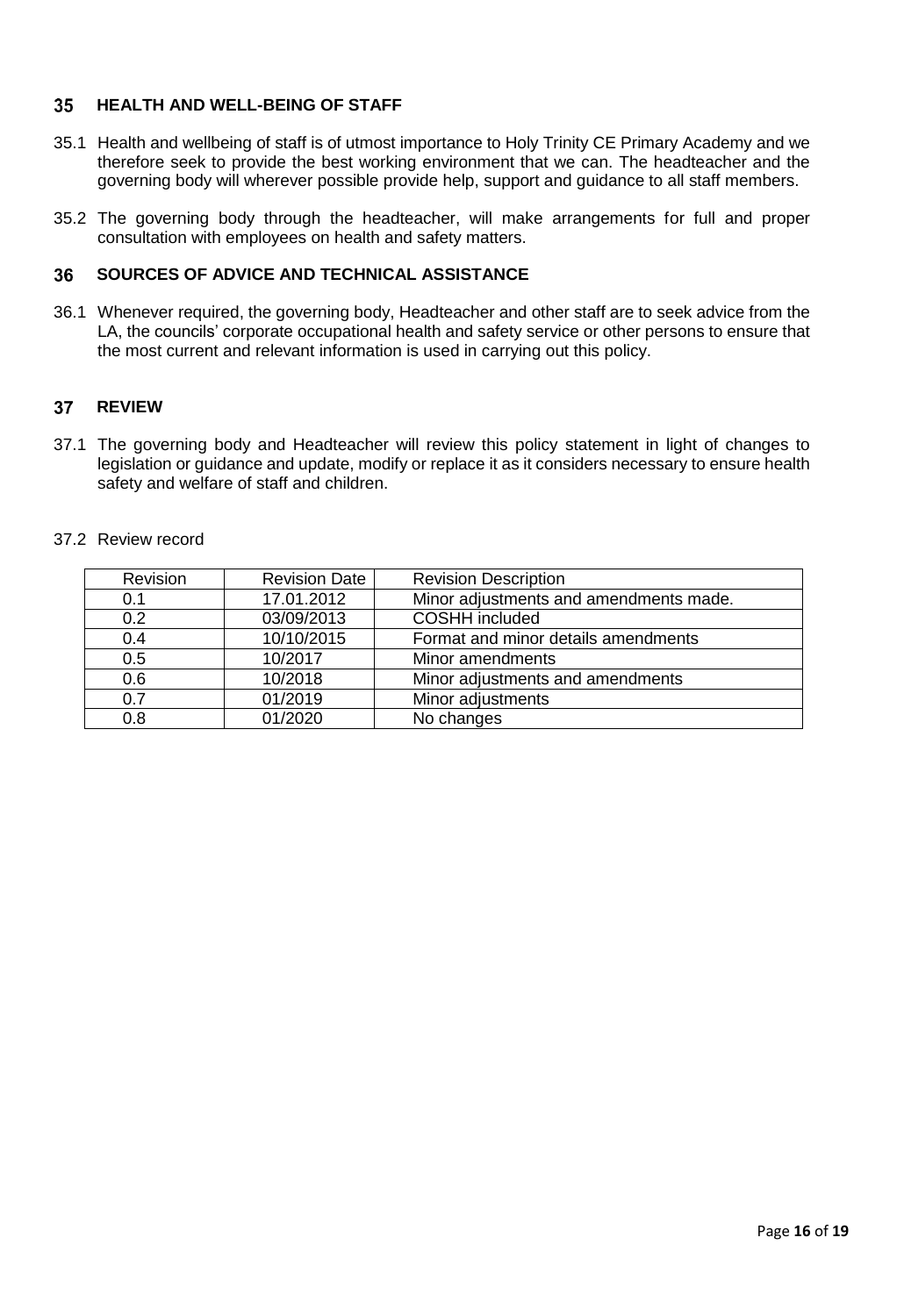#### <span id="page-16-0"></span>38 **ANNEX B THINGS THAT NEED TO BE READY FOR A SCHOOL TRIP**

- Ensure that every adult has a copy of the risk assessment and is familiar with it.
- **•** Ensure the correct Adult to Child ratio.
- Ensure that every relevant adult has been DBS checked.
- Ensure that every adult knows which children are in their group and that they have responsibility for all children.
- Take a copy of every child medication form for the doctor's name and number.
- Take a copy of every medication form and sign and date each time you dispense the medicine.
- Take a copy of a phone and address list of all children on the trip.
- Ensure that you have the school phone number and school mobile phone (fully charged).
- Ensure that the bus has been organised and that the driver knows exactly where you are going and what stops need to be made and where.
- Ensure that a fully stocked first aid kit is with the group at all times.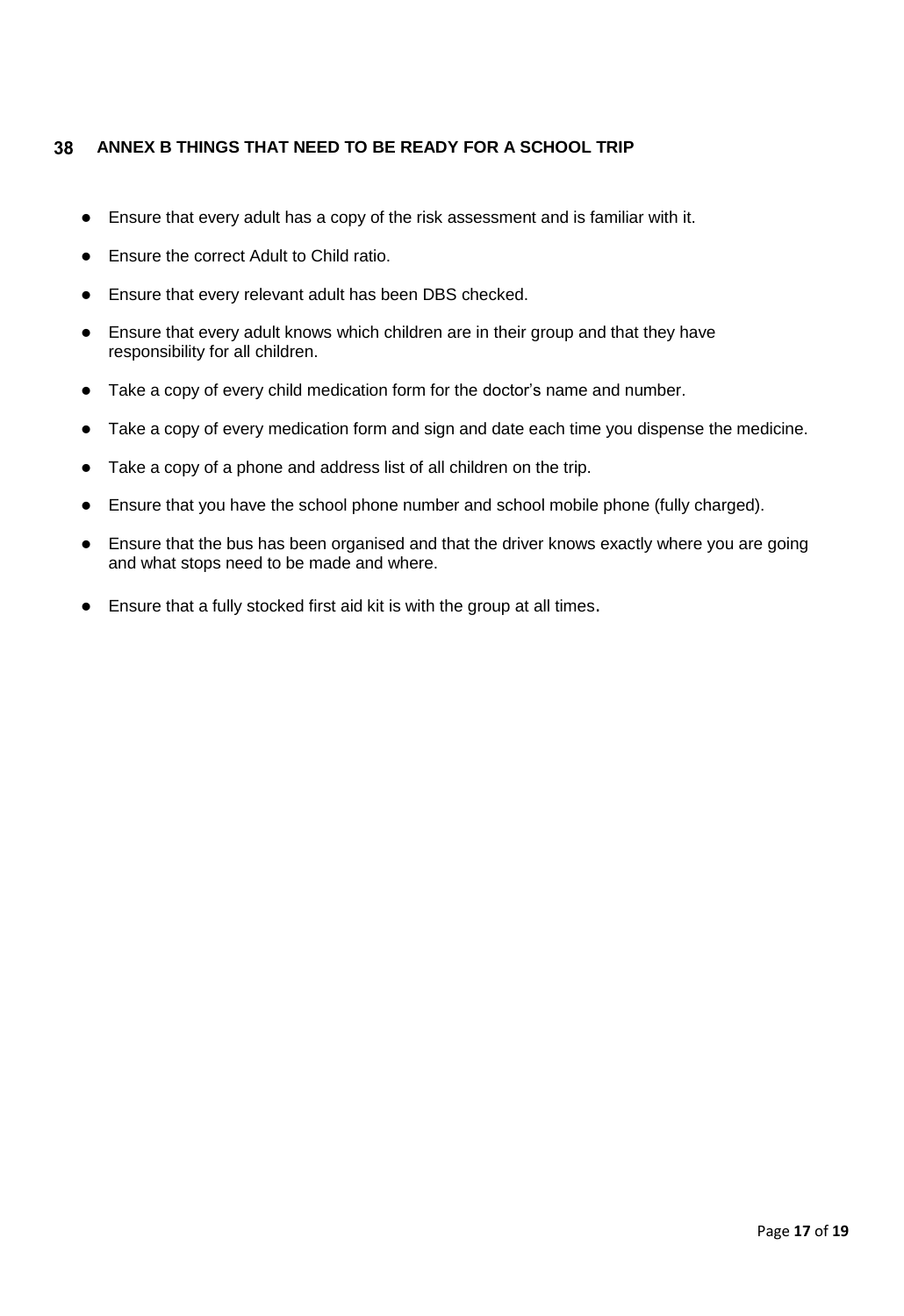#### <span id="page-17-1"></span><span id="page-17-0"></span>39 **ANNEX C CONTROL OF SUBSTANCES HAZARDOUS TO HEALTH (COSHH)**

**This policy sets out the management of Control of Substances Hazardous to Health (COSHH) in the academy, including definition, responsibilities, risk assessment, training and records.**

## **1. POLICY STATEMENT**

- The Academy will undertake to ensure compliance with the relevant legislation with regard to the provision of COSHH for all children and staff and to ensure best practice by extending the arrangements as far as is reasonably practicable to others who may also be affected by our activities.
- As far as is practically possible hazardous substances will be excluded from the school unless their use is essential and there is no suitable non-hazardous alternative.
- Children will not, under any circumstances, use hazardous substances.

### **2. Legislation**

Control of Substances Hazardous to Health (COSHH)

- As legislation is often amended and Regulations introduced, the references made in this Policy may be to legislation that has been superseded. For an up to date list of legislation applying to schools, please refer to the Governor Net website www.governornet.co.uk and the Health and Safety Executive website www.hse.gov.uk.
- Health and Safety at Work Act 1974.
- Health and Safety (First-Aid) Regulations 1981 (updated 1997).
- Personal Protective Equipment at Work Regulations 1992 (as amended)
- Control of Substances Hazardous to Health Regulations (COSHH) 2002 (as amended).
- Chemicals (Hazard Information and Packaging for Supply) Regulations 2009(CHIP 4).
- European Regulation No 1272/2008 on Classification, Labelling and Packaging (CLP) of Substances and Mixtures.

# **3. WHAT COSHH COVERS**

For the purposes of this policy, COSHH covers:

- Chemical substances in any form, solid, liquid, gas or vapour which are categorised as very toxic, toxic, harmful, corrosive or irritant in the Chemicals (Hazard Information and Packaging for Supply) Regulations 2002 (CHIP).
- Dusts which are either inhalable or respirable, have a Workplace Exposure Limit (WEL) (WELs are listed in EH40/2005 Workplace exposure limits) or are categorised as very toxic, toxic, harmful, corrosive or irritant.
- Biological agents that can cause infection, allergy, toxicity or create a hazard to human health.
- Any other substance used at work that could be harmful to human health, e.g. pesticides and medicines.

### **4. COSHH does not cover:**

Asbestos and lead, which have their own regulations.